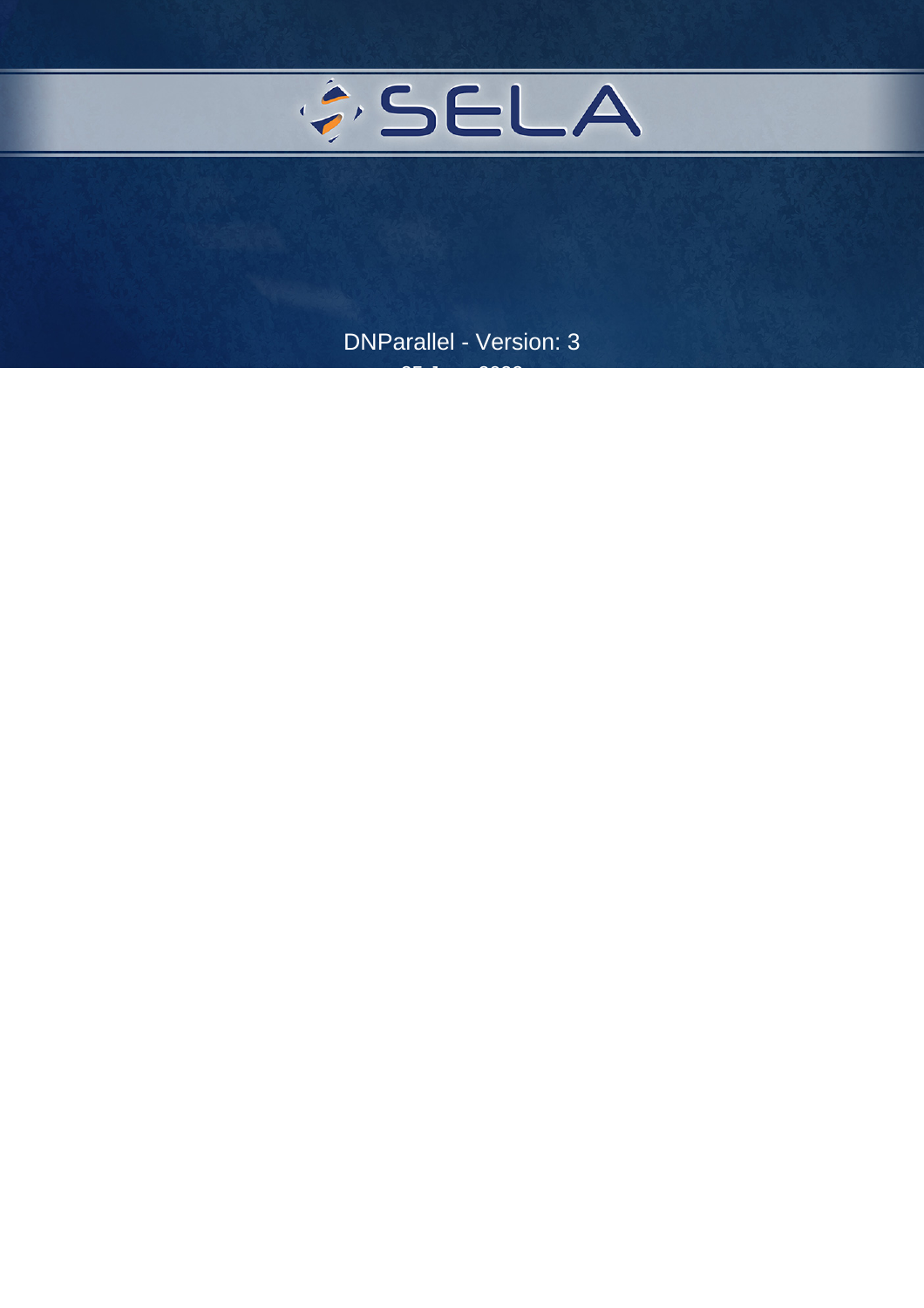

# Parallel Programming and TPL **Dataflow**

DNParallel - Version: 3

### **4 days Course**

#### Description: Ĩ

In this course, you will learn how to use the new .NET 4+ features to parallelize existing code, to utilize data parallelism, to create and manage tasks, and to synchronize access to data using concurrent collections. You will gain deeper understanding on Task, Async/Await, TPL Dataflow. The course will discuss best practice, api design and guidelines.

#### Intended audience: ľ

.NET developers with at least 1 year of C# programming experience. Cursory familiarity with operating system concepts such as multithreading and synchronization is recommended.

#### Prerequisites: L,

#### Objectives: Ĭ

You will gain deeper understanding on Task, Async/Await, Tpl Dataflow. The course will discuss best practice, api design and guidelines Understand TPL Dataflow blocks and performance tuning

#### Topics: J.

Parallel from start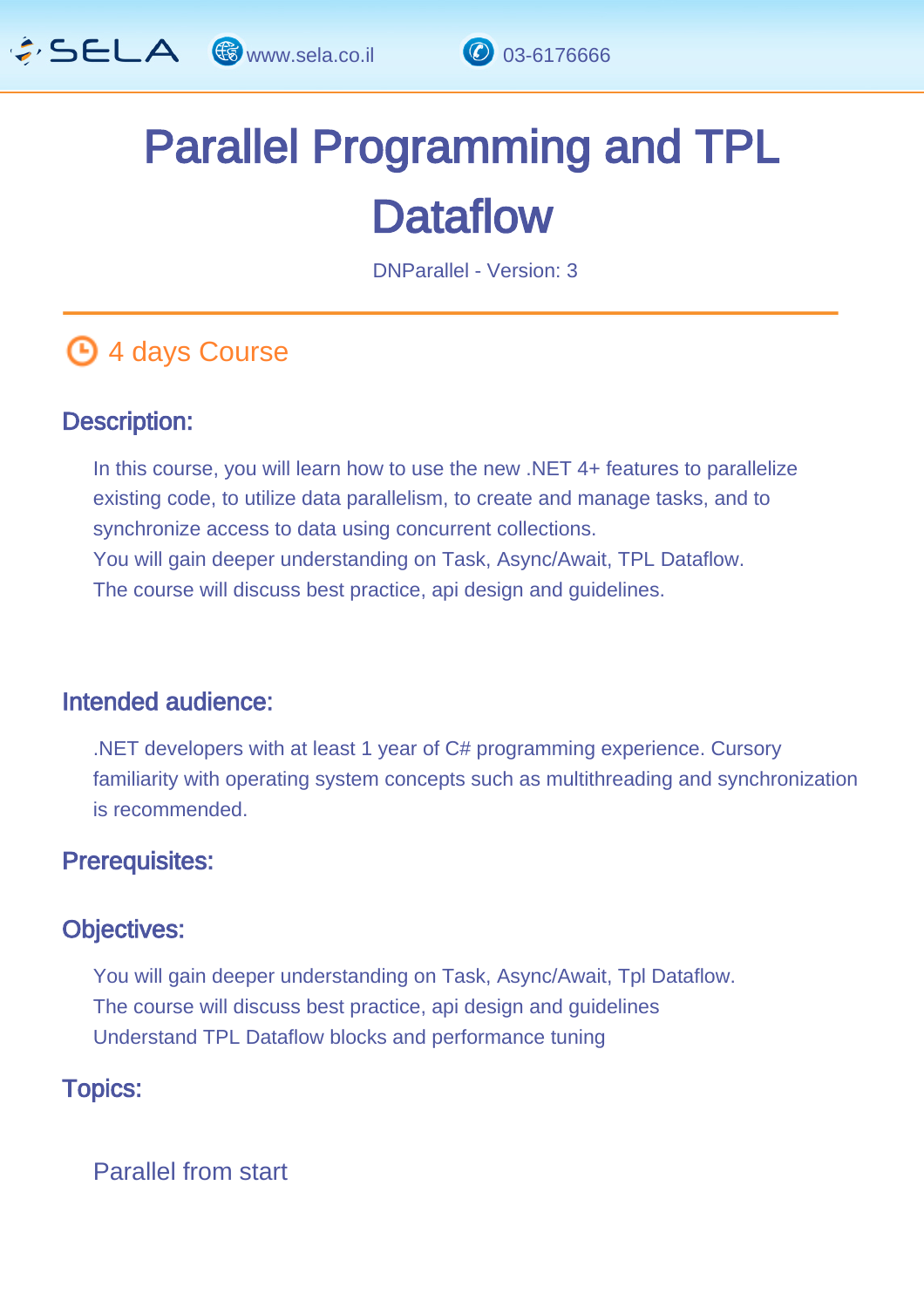## GSELA **G** www.sela.co.il **0** 03-6176666



- Intoduction
	- º History
	- º Why Do We Need Parallelism?
	- º Threads
	- º The Downside of Parallelism
	- $O$  NFT 1
	- º Thread
	- º The ThreadPool
	- º Thread vs Thread Pool
- Sync
	- º Amdahl's Law
	- º How to Parallelize a Unit of Work?
	- º Stack and Heap
	- º Thread safety
	- º Critical Sections (Lock)
	- º Lock vs. Interlocked
	- º CountdownEvent
	- º Quiz
- Collections
	- º Concurrent Collections
	- º ConcurrentQueue<T>
	- º ConcurrentStack<T>
	- º ConcurrentBag<T>
	- º IProducerConsumerCollection<T>
	- º BlockingCollection<T>
	- º ConcurrentDictionary
	- º Other APIs
- Task
	- º Explicit Parallelism
	- º Task == Data Structure
	- º Task<T>
	- º Task as data structure
	- º Semantical Task
	- º Scheduling Task using Factory
	- º Long-Running Tasks
	- º Thread Safety
- Continuation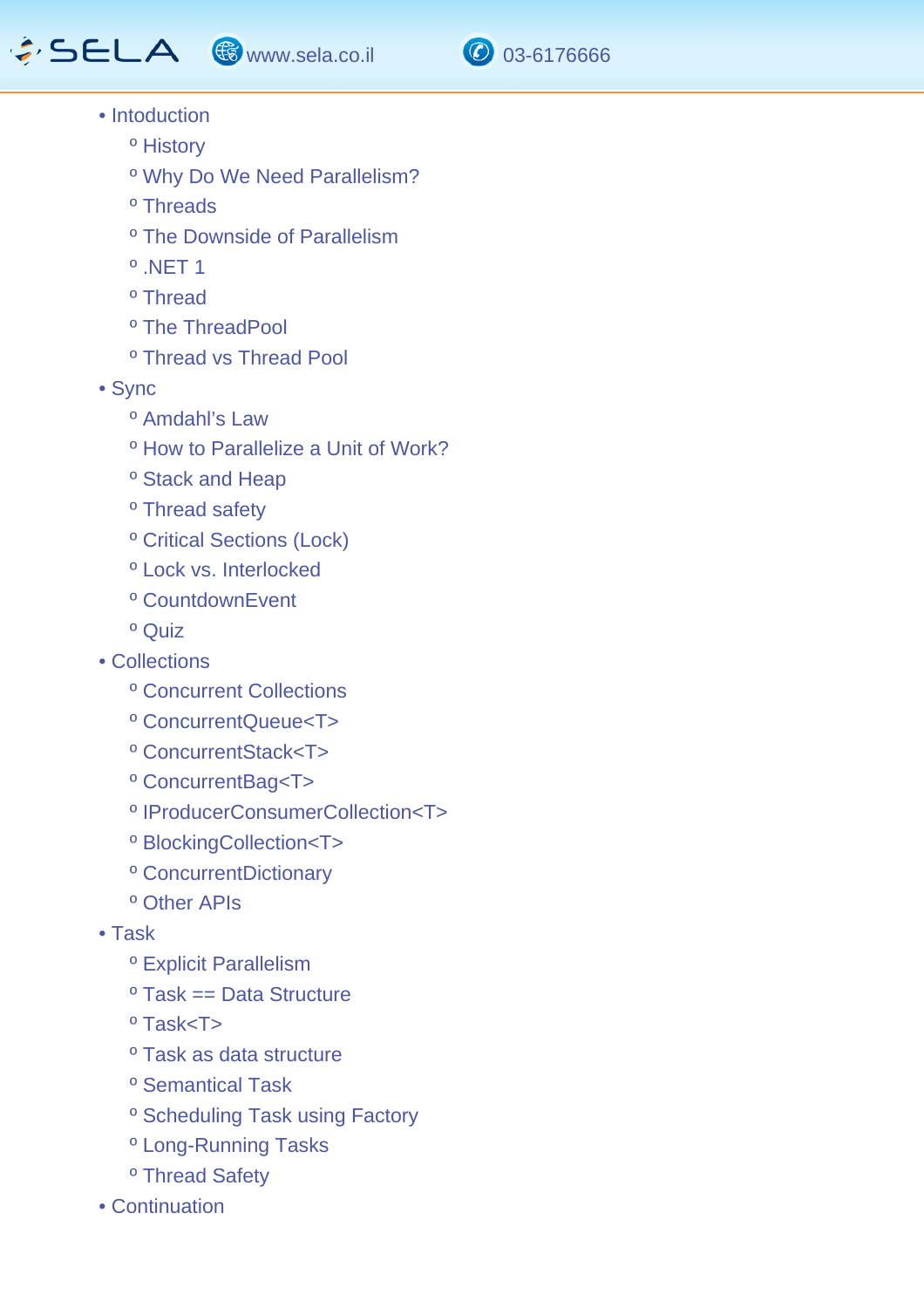

- º A better callback API
- º Tasks vs. APM
- º Continuations
- º WhenAll, WhenAny
- º Conditional Continuations
- º Continuation Configurations
- Async
	- º Is it the best we can do?
	- º C# 5: async syntax
	- º Chaining await
	- º Simultaneous await
	- º When All
	- º Using
- Loops
	- º Implicit Parallelism
	- º Async Loop Strategies
	- º Await loop
	- º Await LINQ Pattern
- IOCP
	- º IO operations
	- º Service call without IOCP
	- º IOCP
	- º Async Download
	- º TAP: adoption
	- º Task base WCF proxy / server side by default
	- º Task base Web API
- Diagnostic
	- º Debugger Parallel Watch window
	- º Parallel Stacks
- Exceptions
	- º Handling Exception
	- º Exception flow control
	- º AggregateException
	- º Catching aggregate exceptions
	- º Read-able exceptions
- Cancellation
	- º Cancellation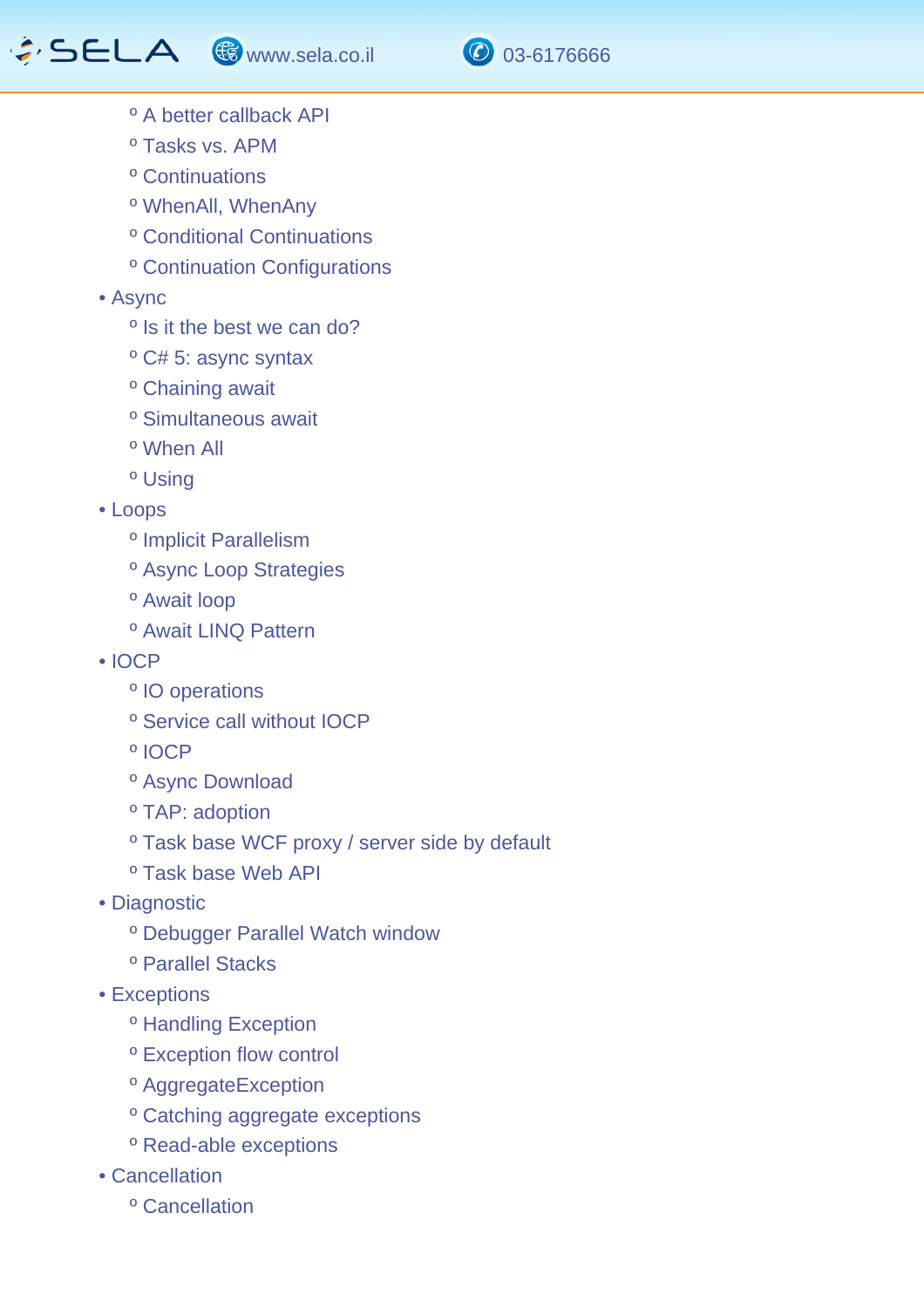GSELA G www.sela.co.il 0 03-6176666



- º Polling for Cancellation
- º Cancellation and Tasks
- º Timeouts and Cancellation
- Summary

### TPL Dataflow

- What is TPL Dataflow?
	- º The agent base concept
	- º Evolution
	- º Goals
- Getting started
	- º Namespace
	- º NuGet
- Contract
	- º Source API
	- º Target API
	- º Block API
	- º Push vs. Pool
- Blocks
	- º Blocks categories
- Action block
	- º Structure
	- º Functionality
	- º Throttling
- Buffer Block
	- º Structure
	- º Functionality
	- º Push and Pool
	- º Bounded capacity
- Broadcast Block
	- º Structure
	- º functionality
	- º What makes it different than Buffer Block?
- Transform Block
	- º Structure